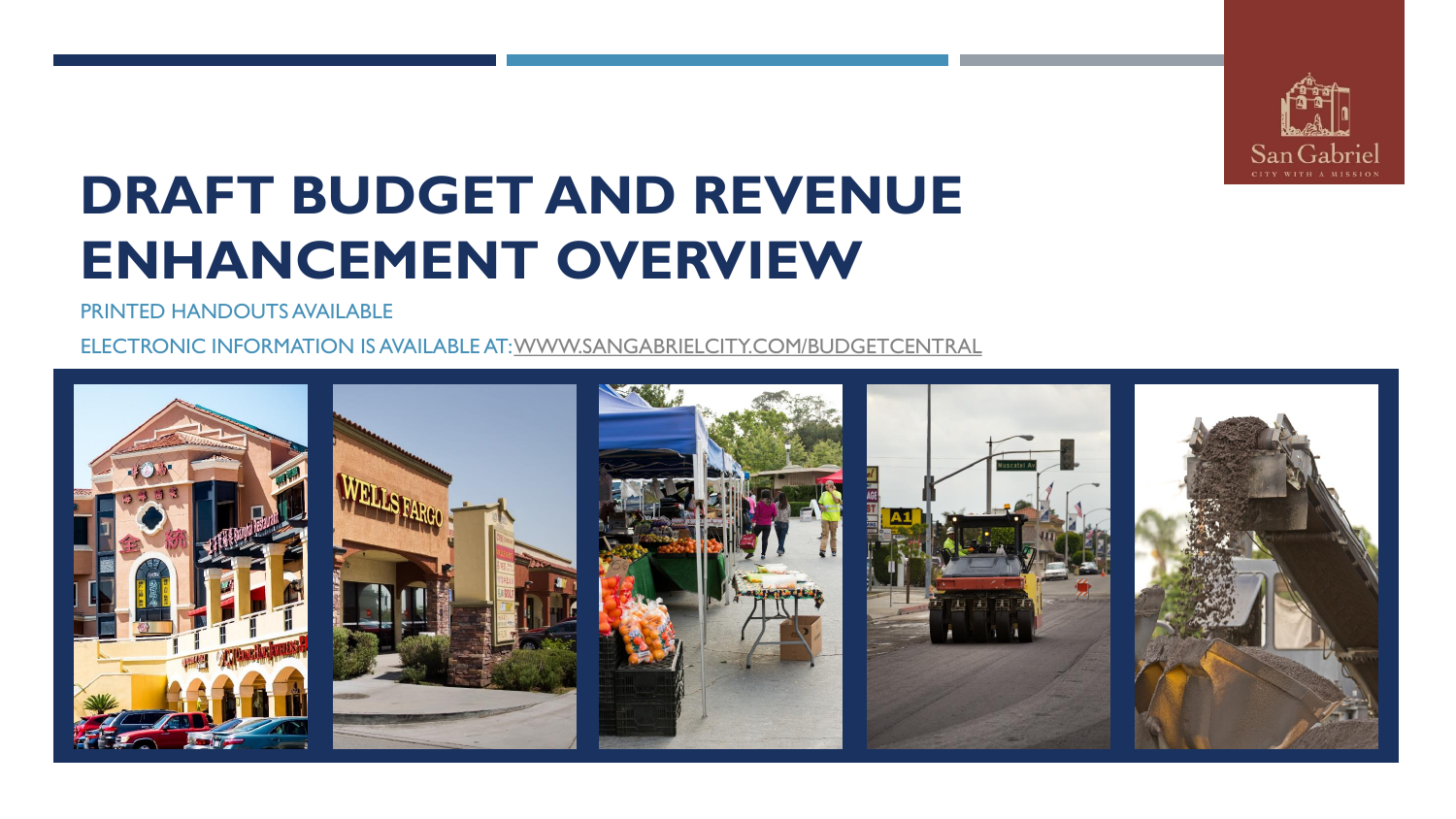

# DRAFT BUDGET & REVENUE OVERVIEW

# **Welcome & Introduction**

*Mark Lazzaretto*

# **General Overview**

*Tom Marston*

# **Discussion**

*City Council & Public*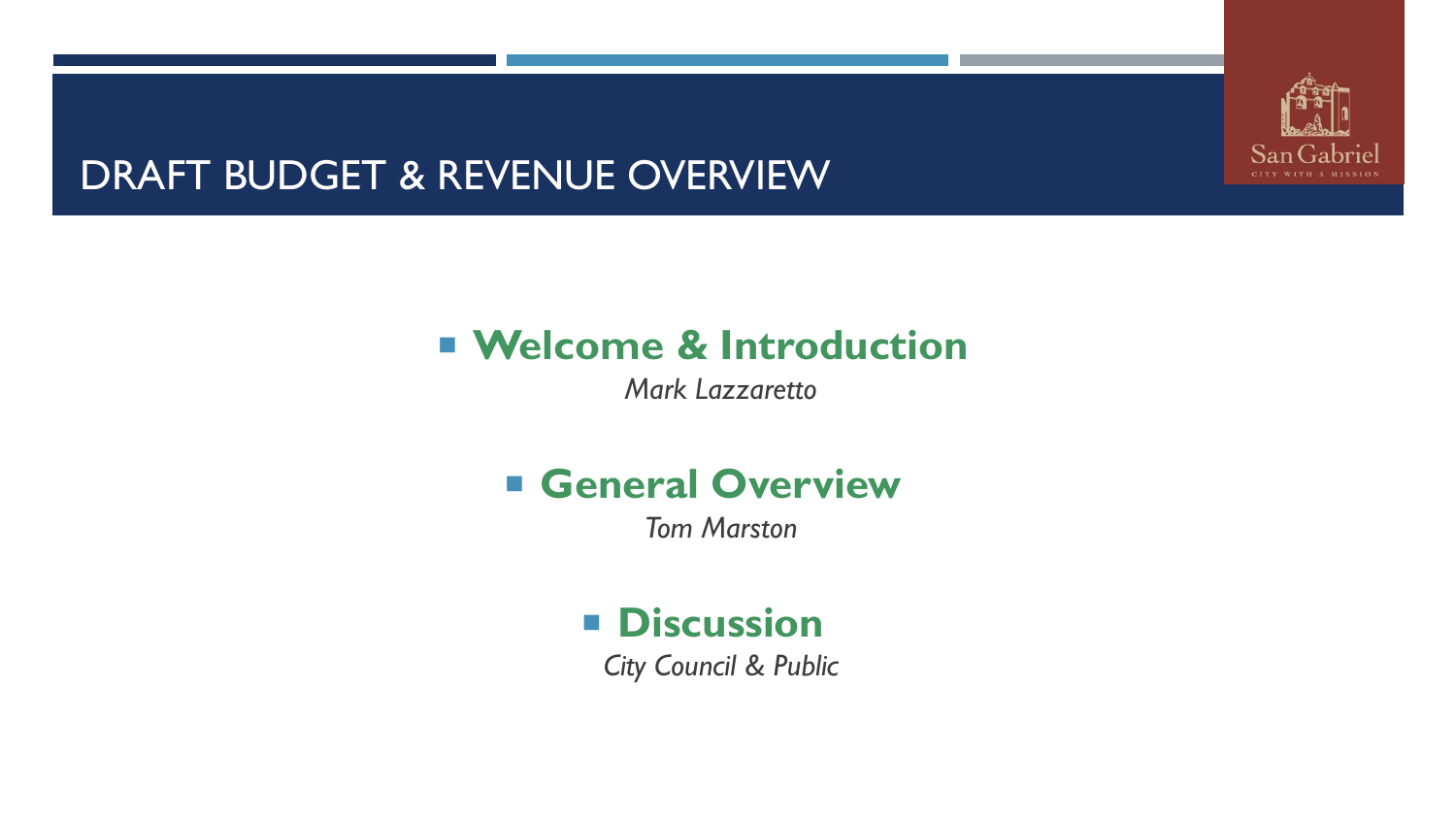

# DRAFT BUDGET & REVENUE OVERVIEW



# **April 17th: Draft Budget Overview**

*Budget and Revenue Enhancement Overview*

# ■ May 8<sup>th</sup>: Budget Study Session

*Public & Council Review (3-4 weeks)*

 **June 11th: Preliminary Budget & CIP Presented** *No Special Meeting*

**June 19th: Council Adopts CIP and Budget**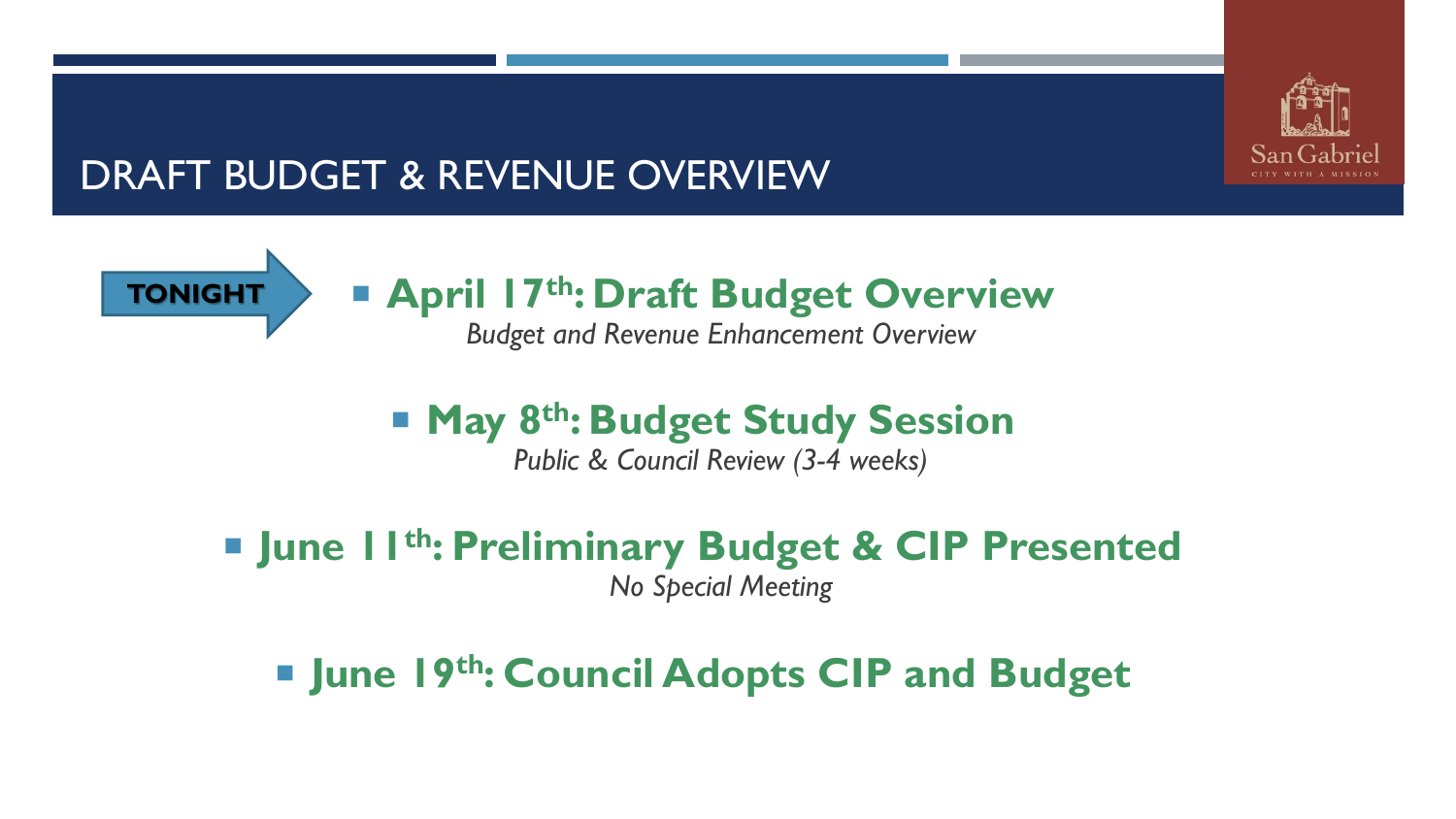

# BUDGET OVERVIEW

# **"Status Quo Budget"**

- **Revenue will cover ongoing expenditures and programs**
- **Anticipate reaching a 9% of Expenditures Available Reserves**
- We will cover some new unavoidable costs
- We are striving to more efficient and effective
- **New street improvement funding is included at this time**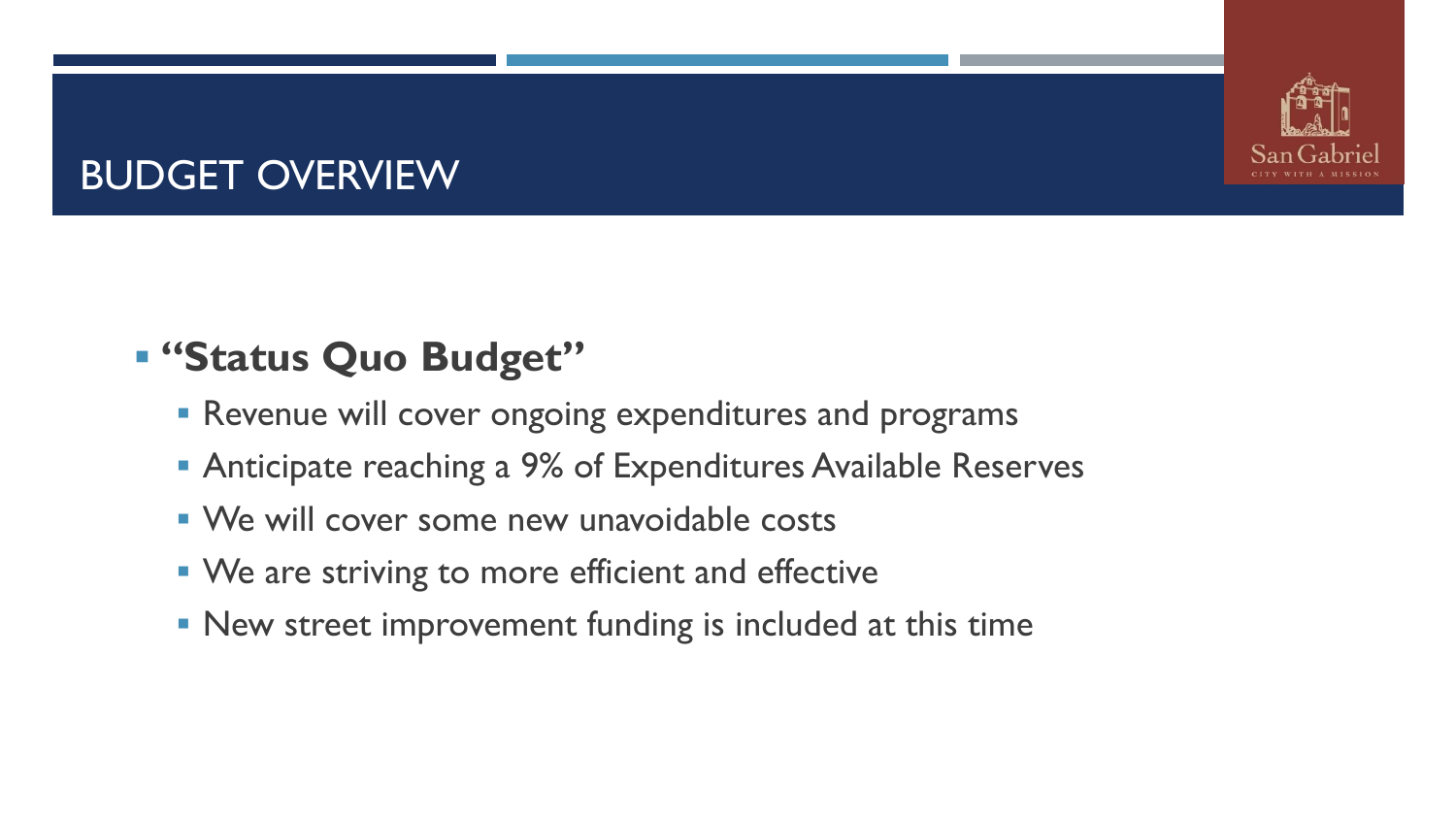# BUDGET OVERVIEW

## **New or Significant Changes to the Budget**

- **Refining the Mission Playhouse Budget to detail four distinct "Cost Centers"**
- Rebalancing personnel in Economic Development: P/T to F/T Management Assistant
- **Decreasing Administration Conferences and Travel Budget**
- **Technology upgrades- including a new Community Services telephone system**
- Rebalance funds previously used for Closure of RDA to fund increase for Humane Society
- **Establish a Police Mental Health Evaluation Officer Assignment**
- **Further enhance the Fire Department's Arson Program**
- **Vehicle acquisitions including a new Police motorcycle and front line patrol cars**
- Railroad trench insurance, inspection, and maintenance costs
- **\$1.9 Million in new street paving under the Great Streets Program**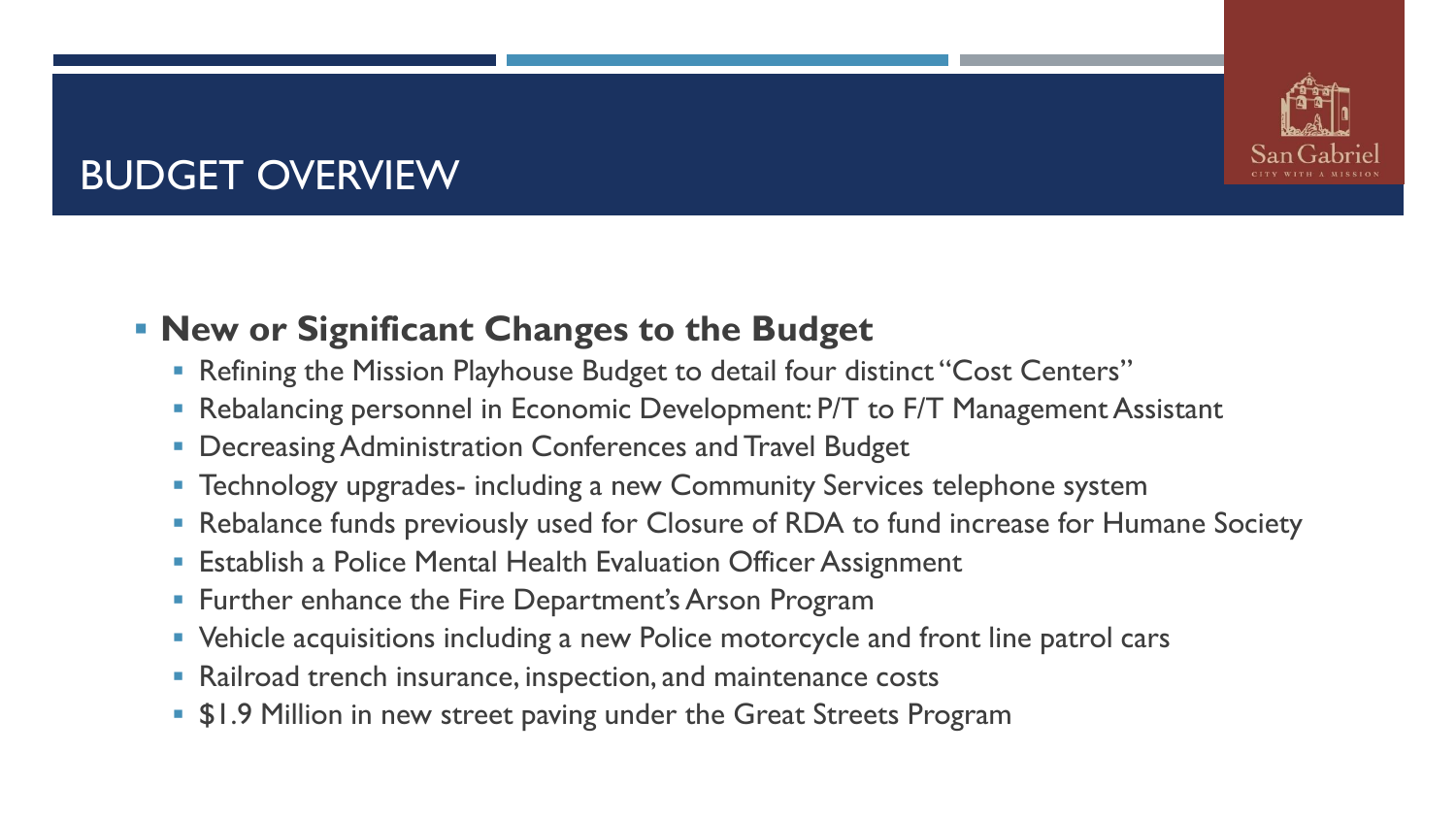

## REVENUE ENHANCEMENTS

### **No Recommended Revenue Enhancements at this time**

Will add Marshall Park Shelter Rentals to the Fee Schedule

■ State Transportation Funds (SB 1)

\$925,000 for Great Streets Program

**Measure M Local Return** \$475,000 for Great Streets Program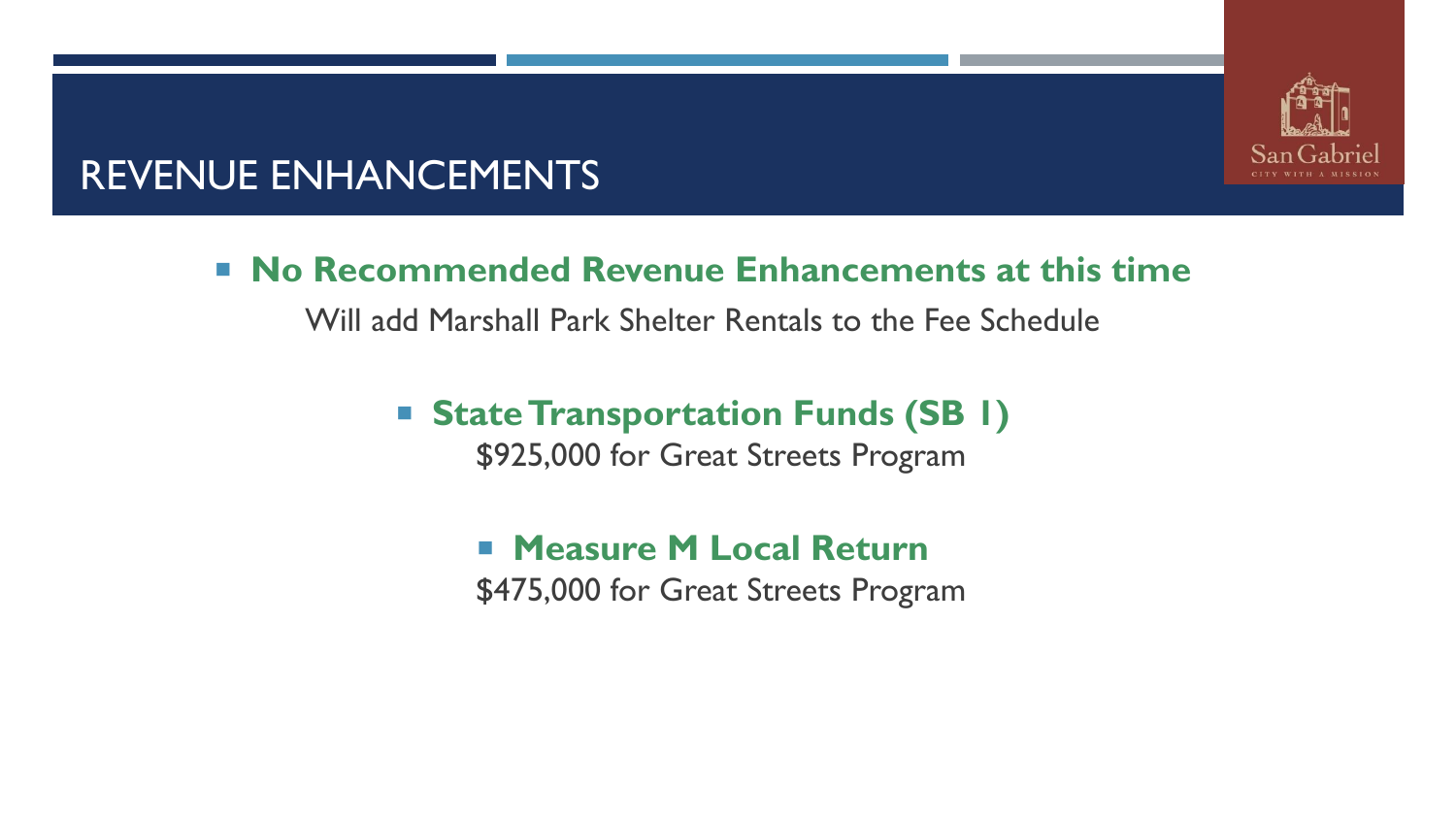# STRATEGIC PLAN FOR FY2018-19

#### **Infrastructure**

- **550,000** in sidewalk maintenance, \$1.9 million in Great Streets and \$600,000 in ACE Haul Route Restoration
- **Del Mar/Alhambra Wash Bridge Replacement-- \$920,800 in local funds leveraged to complete the Project**

#### **Service Excellence**

- Personnel modifications to increase ability to address community Mental Health issues
- Further fund the Fire Departments Arson Program to enhance results
- **Modest amount of additional funds to maintain Marshall Park**
- Increase funds to maintain new Land Management software purchase

#### **EXECOMMUNITY Engagement**

- Continued programming (Cinco de Mayo & Lunar New Year, Etc.)—New Summer & After Dark Program at Marshall Park
- Completion of the Parks and Open Space Master Plan
- **Economic Development** 
	- Part-time Management Assistant converted to Full-time
- **Technology**
	- New Community Services telephone system and relocate computer server room.